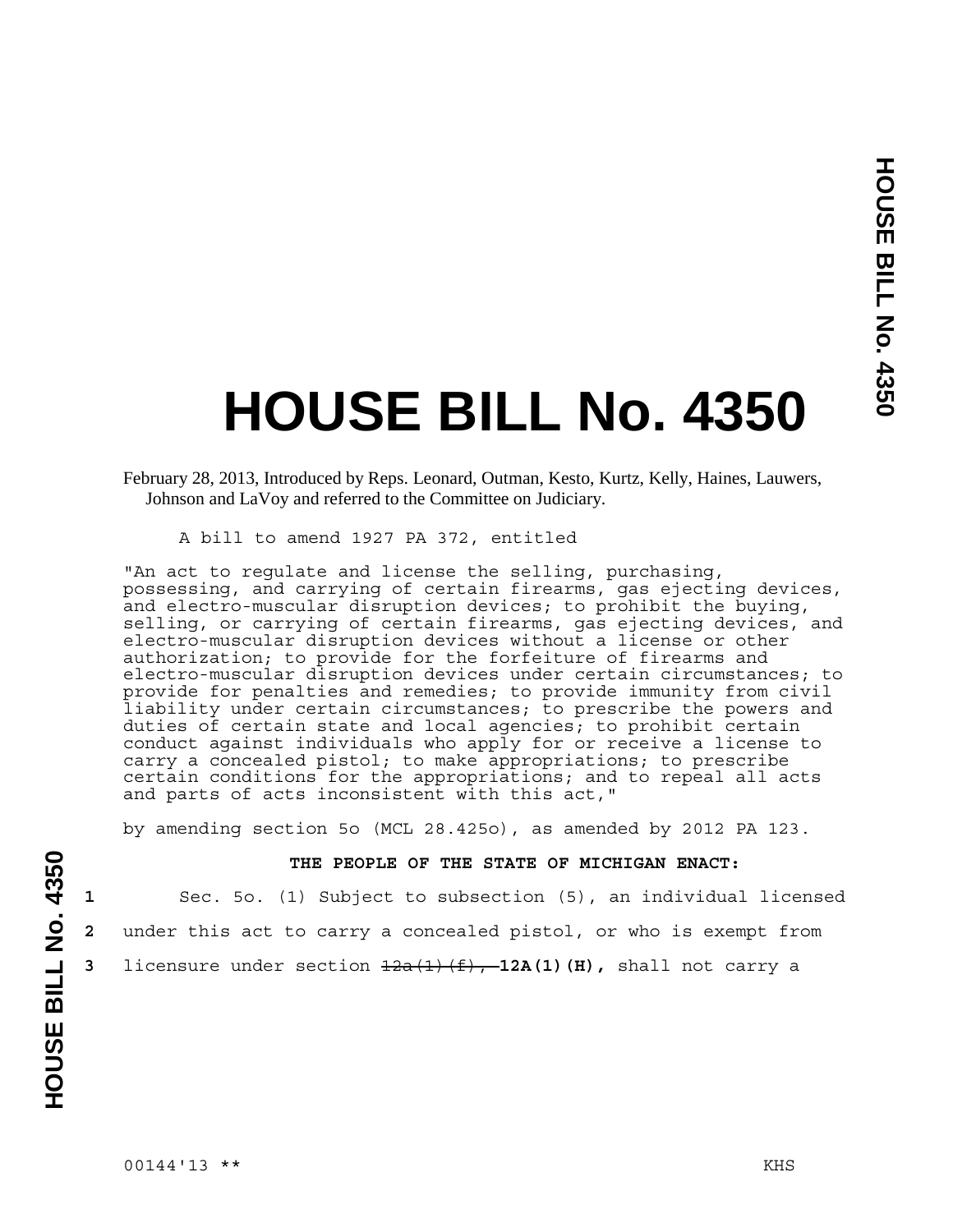concealed pistol on the premises of any of the following:

(a) A school or school property except that a parent or legal guardian of a student of the school is not precluded from carrying a concealed pistol while in a vehicle on school property, if he or she is dropping the student off at the school or picking up the child from the school. As used in this section, "school" and "school property" mean those terms as defined in section 237a of the Michigan penal code, 1931 PA 328, MCL 750.237a.

(b) A public or private child care center or day care center, public or private child caring institution, or public or private child placing agency.

(c) A sports arena or stadium.

(d) A bar or tavern licensed under the Michigan liquor control code of 1998, 1998 PA 58, MCL 436.1101 to 436.2303, where the primary source of income of the business is the sale of alcoholic liquor by the glass and consumed on the premises. This subdivision does not apply to an owner or employee of the business. The Michigan liquor control commission shall develop and make available to holders of licenses under the Michigan liquor control code of 1998, 1998 PA 58, MCL 436.1101 to 436.2303, an appropriate sign stating that "This establishment prohibits patrons from carrying concealed weapons". The owner or operator of an establishment licensed under the Michigan liquor control code of 1998, 1998 PA 58, MCL 436.1101 to 436.2303, may, but is not required to, post the sign developed under this subdivision. A record made available by an establishment licensed under the Michigan liquor control code of 1998, 1998 PA 58, MCL 436.1101 to 436.2303, necessary to enforce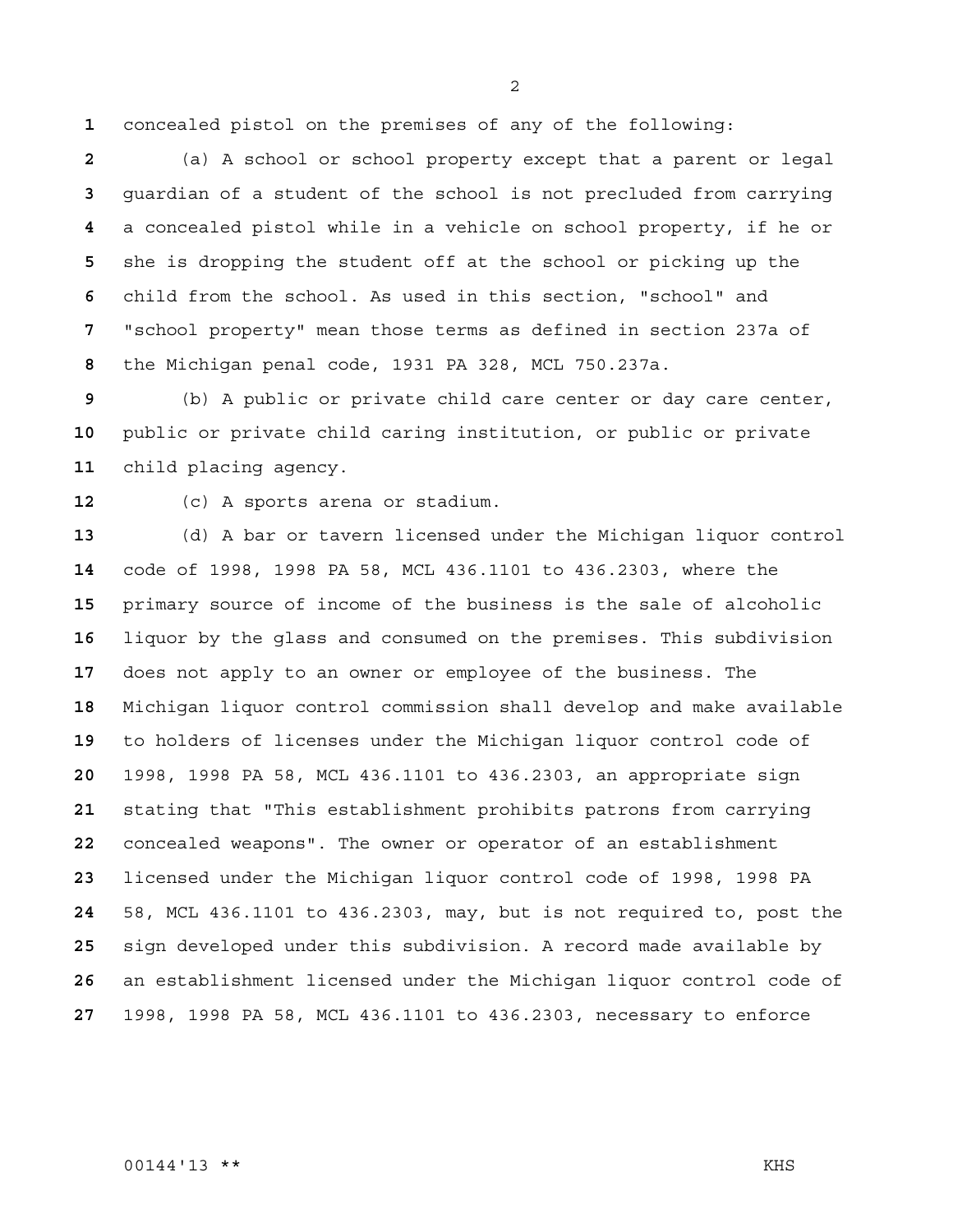this subdivision is exempt from disclosure under the freedom of information act, 1976 PA 442, MCL 15.231 to 15.246.

(e) Any property or facility owned or operated by a church, synagogue, mosque, temple, or other place of worship, unless the presiding official or officials of the church, synagogue, mosque, temple, or other place of worship permit the carrying of concealed pistol on that property or facility.

(f) An entertainment facility with a seating capacity of 2,500 or more individuals that the individual knows or should know has a seating capacity of 2,500 or more individuals or that has a sign above each public entrance stating in letters not less than 1-inch high a seating capacity of 2,500 or more individuals.

(g) A hospital.

(h) A dormitory or classroom of a community college, college, or university.

(2) Subject to subsection (5), an individual shall not carry a portable device that uses electro-muscular disruption technology on any of the premises described in subsection (1).

(3) An individual licensed under this act to carry a concealed pistol, or who is exempt from licensure under section  $\frac{12a(1)(f)}{f}$ , **21 12A(1)(H),** shall not carry a concealed pistol in violation of R 432.1212 or a successor rule of the Michigan administrative code promulgated under the Michigan gaming control and revenue act, 1996 IL 1, MCL 432.201 to 432.226.

(4) As used in subsection (1), "premises" does not include parking areas of the places identified under subsection (1).

(5) Subsections (1) and (2) do not apply to any of the

## 00144'13 \*\* KHS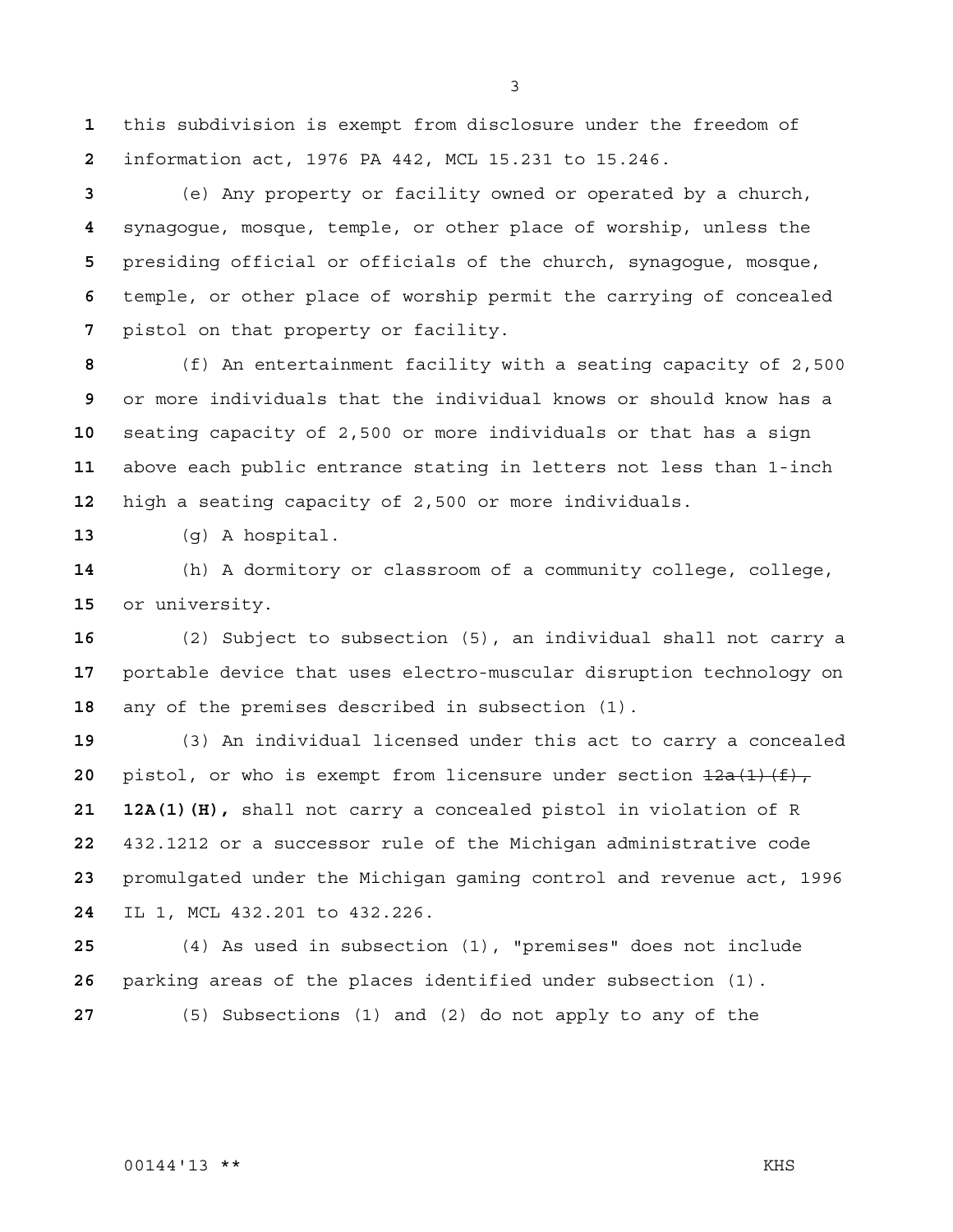following:

(a) An individual licensed under this act who is a retired police officer or retired law enforcement officer. The concealed weapon licensing board may require a letter from the law enforcement agency stating that the retired police officer or law enforcement officer retired in good standing.

(b) An individual who is licensed under this act and who is employed or contracted by an entity described under subsection (1) to provide security services and is required by his or her employer or the terms of a contract to carry a concealed firearm on the premises of the employing or contracting entity.

(c) An individual who is licensed as a private investigator or private detective under the professional investigator licensure act, 1965 PA 285, MCL 338.821 to 338.851.

(d) An individual who is licensed under this act and who is a corrections officer of a county sheriff's department.

(e) An individual who is licensed under this act and who is a motor carrier officer or capitol security officer of the department of state police.

(f) An individual who is licensed under this act and who is a member of a sheriff's posse.

(g) An individual who is licensed under this act and who is an auxiliary officer or reserve officer of a police or sheriff's department.

(h) An individual who is licensed under this act and who is a parole or probation officer of the department of corrections.

(i) A state court judge or state court retired judge who is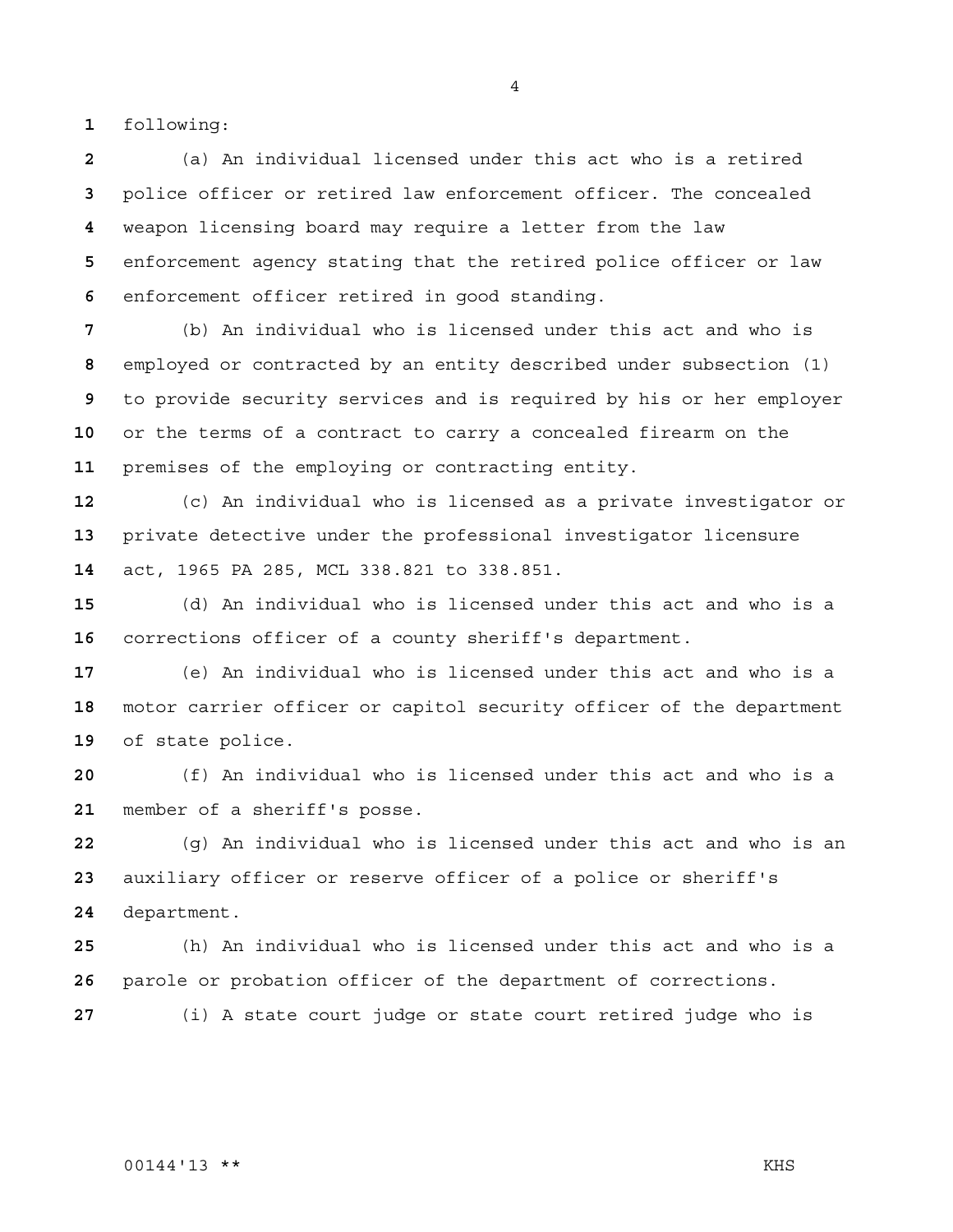licensed under this act. The concealed weapon licensing board may require a state court retired judge to obtain and carry a letter from the judicial tenure commission stating that the state court retired judge is in good standing as authorized under section 30 of article VI of the state constitution of 1963, and rules promulgated under that section, in order to qualify under this subdivision.

(j) An individual who is licensed under this act and who is a court officer.

**9 (K) AN INDIVIDUAL WHO IS LICENSED UNDER THIS ACT AND WHO IS 10 ANY OF THE FOLLOWING:** 

**11 (***i***) A PROSECUTING ATTORNEY OF A COUNTY OR A FORMER PROSECUTING 12 ATTORNEY OF A COUNTY.** 

**13 (***ii***) AN ASSISTANT PROSECUTING ATTORNEY OF A COUNTY OR A FORMER 14 ASSISTANT PROSECUTING ATTORNEY OF A COUNTY.**

(6) An individual who violates this section is responsible for a state civil infraction or guilty of a crime as follows:

(a) Except as provided in subdivisions (b) and (c), the individual is responsible for a state civil infraction and may be fined not more than \$500.00. The court shall order the individual's license to carry a concealed pistol suspended for 6 months.

(b) For a second violation, the individual is guilty of a misdemeanor punishable by a fine of not more than \$1,000.00. The court shall order the individual's license to carry a concealed pistol revoked.

(c) For a third or subsequent violation, the individual is guilty of a felony punishable by imprisonment for not more than 4 years or a fine of not more than \$5,000.00, or both. The court